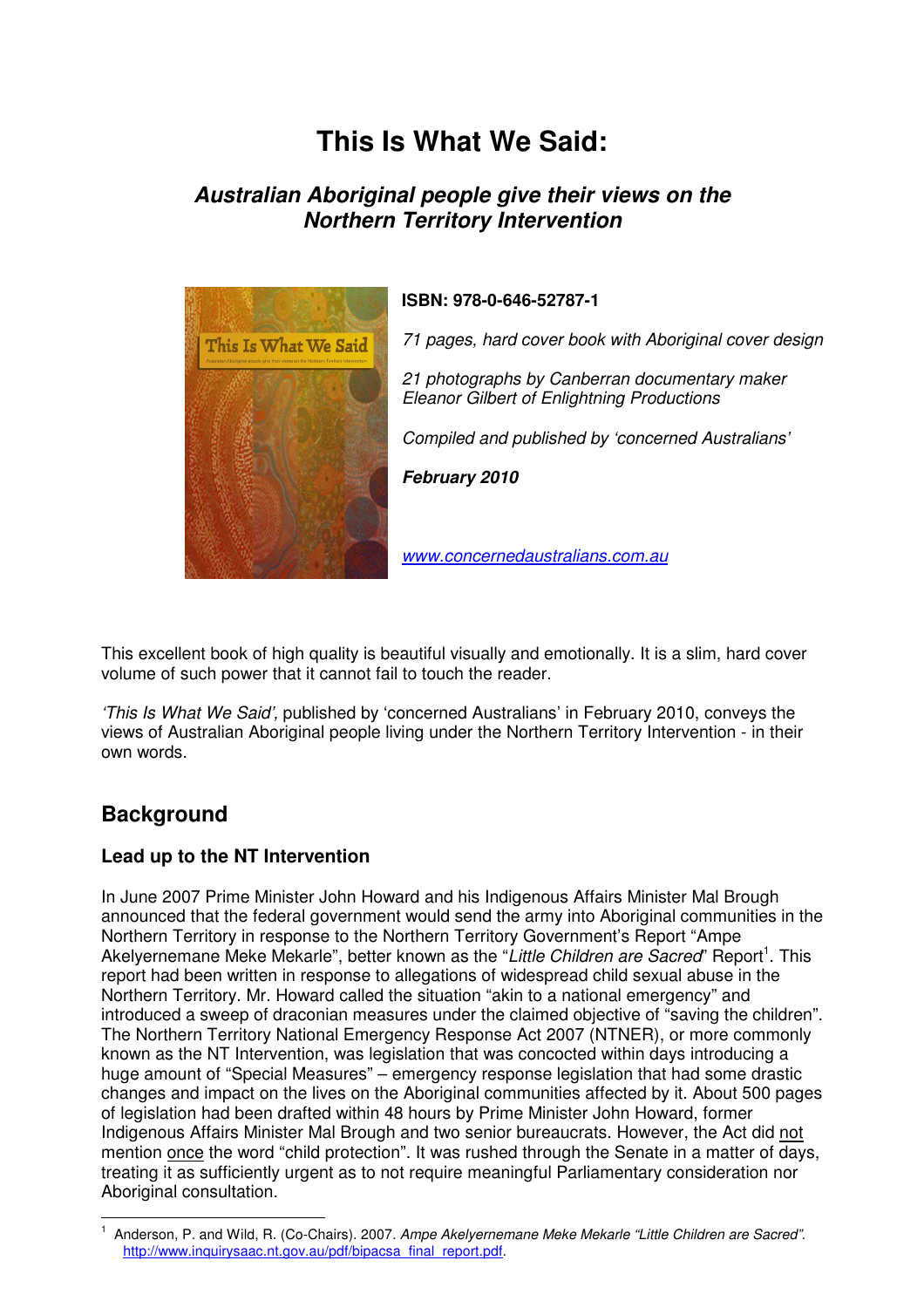## **Human rights situation in Australia**

Australia has gross limitations of human rights protections and there are by no means sufficient human rights protections entrenched in the Australian Constitution. Neither does Australia have a Human Rights Act to protect the rights of its citizens. As stated in the 2008 Social Justice Report by the Aboriginal and Torres Strait Islander Social Justice Commissioner "In 2008, Australia remains the only democratic country in the world without a national bill of rights or charter of rights in some form. We have not implemented in domestic legislation more than half of the international legal obligations that we have undertaken to respect through ratifying international human rights treaties".<sup>2</sup>

#### **Human rights breaches by the NT Intervention**

The Northern Territory Emergency Response (NTER) and associated measures contravene Australia's human rights obligations under both Australian and international law. Under the NT Intervention, Australia is in breach of a staggering 25 articles – more than half – of the United Nations Declaration on the Rights of Indigenous Peoples (UNDRIP). Of the Universal Declaration of Human Rights, which Australia endorsed decades ago, the intervention breaches almost half of the 30 articles.<sup>3</sup>

At the conclusion of his visit to Australia on 27 August 2009, United Nations Special Rapporteur on the situation of human rights and fundamental freedoms of indigenous people, Professor James Anaya stated "In my opinion, as currently configured and carried out, the Emergency Response is incompatible with Australia's obligations under the Convention on the Elimination of All Forms of Racial Discrimination and the International Covenant on Civil and Political Rights, treaties to which Australia is a party, as well as incompatible with the Declaration on the Rights of Indigenous Peoples, to which Australia has affirmed its support."<sup>4</sup>

The Social Justice Report 2007 states that "The description of the NT measures as an 'emergency' situation does not exempt the government from its human rights obligations."<sup>5</sup>

#### **Suspension and reinstatement of the Racial Discrimination Act 1975 (Cth)**

When introducing the NTER legislation, the Howard government suspended the Racial Discrimination Act (RDA). The measures of the NTER would not have been possible without this suspension. The Rudd government continued the suspension of the RDA and it had promised to finally reinstate it by October 2009.

In order to make the NT Intervention compliant with the RDA, the government proposed changes to the legislation, disguising the still discriminatory measures as "special measures" for the benefit of Aboriginal people.

According to international law Aboriginal people have the right to decide whether or not they accept any such special measures. The United Nations Declaration on the Rights of Indigenous Peoples (UNDRIP) that was adopted by the United Nations General Assembly in September 2007 includes "*free, prior and informed consent*" in six of its 46 articles.

 $\overline{a}$ 

<sup>2</sup> Aboriginal and Torres Strait Islander Social Justice Commissioner. 2009. *2008 Social Justice Report.* Page 40. Australian Human Rights Commission, Sydney NSW 2001.

<sup>3</sup> National Indigenous Times. 2 Oct 2008. *The intervention: a battalion of human rights breaches*. Issue 163. http://www.nit.com.au/story.aspx?id=16231.

<sup>4</sup> UNHCHR. 2009. *Statement of the Special Rapporteur on the situation of human rights and fundamental freedoms of indigenous people, James Anaya, as he concludes his visit to Australia.* 27 August 2009. http://www.unhchr.ch/huricane/huricane.nsf/0/313713727C084992C125761F00443D60?opendocument.

<sup>5</sup> Social Justice Report 2007. *Chapter 3: The Northern Territory 'Emergency Response' intervention – A human rights analysis.* http://www.humanrights.gov.au/social\_justice/sj\_report/sjreport07/chap3.html.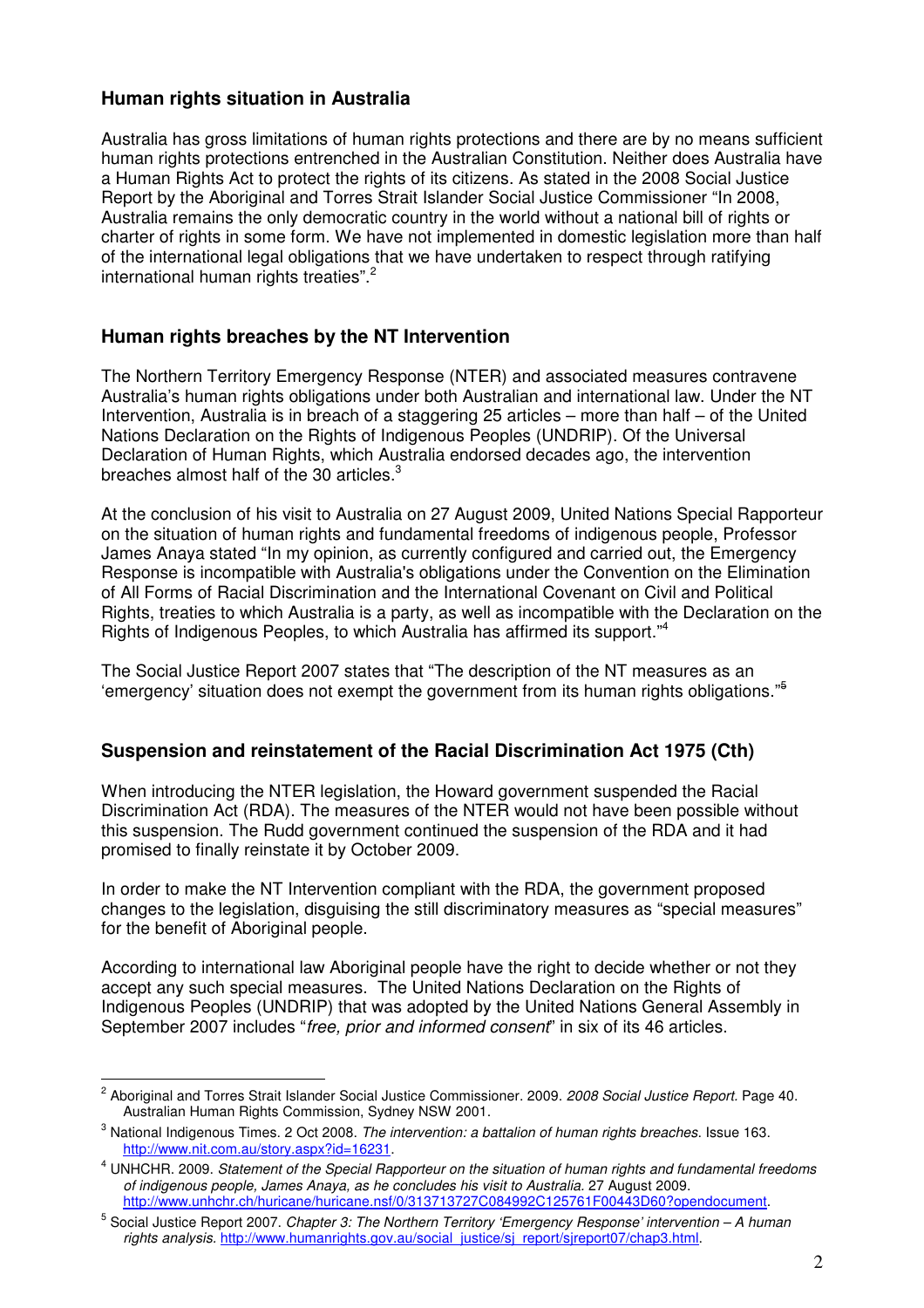## **The so-called "consultations"**

For the government being able to justify continuing compulsory income management measures claiming them to be "special measures" and enabling the process of reinstating the RDA, it had embarked on a so-called consultation process in 2009, spending large sums of money engaging in the process of extensive consultations across the Northern Territory. During many consultations known public servants explained to the local Aboriginal people the benefits of the income management measures and did not ask them whether they wished compulsory income management to continue, instead asking whether they would prefer an opt-in, opt-out system or the continuation of compulsory income management. It is doubtful that the complex proposed new legislation was explained properly.

Even the supposedly independent report from CIRCA who had done work in the area for the government, outlined many difficulties encountered in the consultation processes. The document '*UN experts welcome Australia's endorsement of the UN Declaration on the Rights of Indigenous Peoples'* states that "the rights recognized in the Declaration constitute the minimum standards for the survival, dignity and well-being of the indigenous peoples of the world" and that "The main challenge for Member States is to ensure that the Declaration is implemented at national and regional levels, in consultation and cooperation with indigenous peoples, including through the adoption of appropriate policies and legislation."<sup>6</sup> There have not been genuine consultations in real partnership with Aboriginal peoples as can be seen from the '*Will they be heard?*' report.

# **'Will they be heard?' report**

The 'Will they be heard? – a response to the NTER Consultations June to August 2009<sup>7</sup> report launched in November 2009 contains transcripts of consultations undertaken by the Federal Government in three Aboriginal communities in the Northern Territory – namely Utopia, Bagot and Ampilatwatja. It also looked at other community reports and five government regional reports from the same consultative process seeking the views of representatives from all prescribed communities in the Northern Territory. The report reveals that Aboriginal people were voicing strong opposition to compulsory income management and other NTER measures. The Greens Senator had asked for other transcripts from the government's consultations to be publicly released, but they were denied. This raises the question if the government's claims that the majority of Aboriginal people like income management are correct. If there was nothing to hide, why would the transcripts not be released?

#### **Follow up from the report**

 $\overline{a}$ 

As Sarah Burnside wrote, the '*Will they be heard?'* report "was lengthy, well-researched and persuasively argued. Unfortunately, in the soundbite-heavy discourse that characterises the Australian political scene, it seems to have been largely ignored."<sup>8</sup>

The book *'This Is What We Said'* follows on from the '*Will they be heard?'* report. Using pictures and quotations taken from footage of actual NTER consultations at Bagot, Ampilatwatja, Utopia and Yirrkala between June and August 2009, this book provides a graphic account of the depth of frustration and despair of many Aboriginal people in the Northern Territory regarding the Intervention. "The anger and hurt expressed by those consulted is palpable: 'We're not naughty

<sup>6</sup> *UN experts welcome Australia's endorsement of the UN Declaration on the Rights of Indigenous Peoples*, http://www.un.org/esa/socdev/unpfii/documents/Australia\_endorsement\_UNDRIP.pdf.

<sup>7</sup> Nicholson, A., Behrendt, L., Vivian, A., Watson, N. and Harris, M. 2009. *Will they be heard? - a response to the NTER Consultations June to August 2009.*

http://intranet.law.unimelb.edu.au/staff/events/files/Willtheybeheard Report.pdf

<sup>8</sup> Burnside, S. 2010. *Indigenous voices examine the Intervention*. http://www.eurekastreet.com.au/article.aspx?aeid=19471.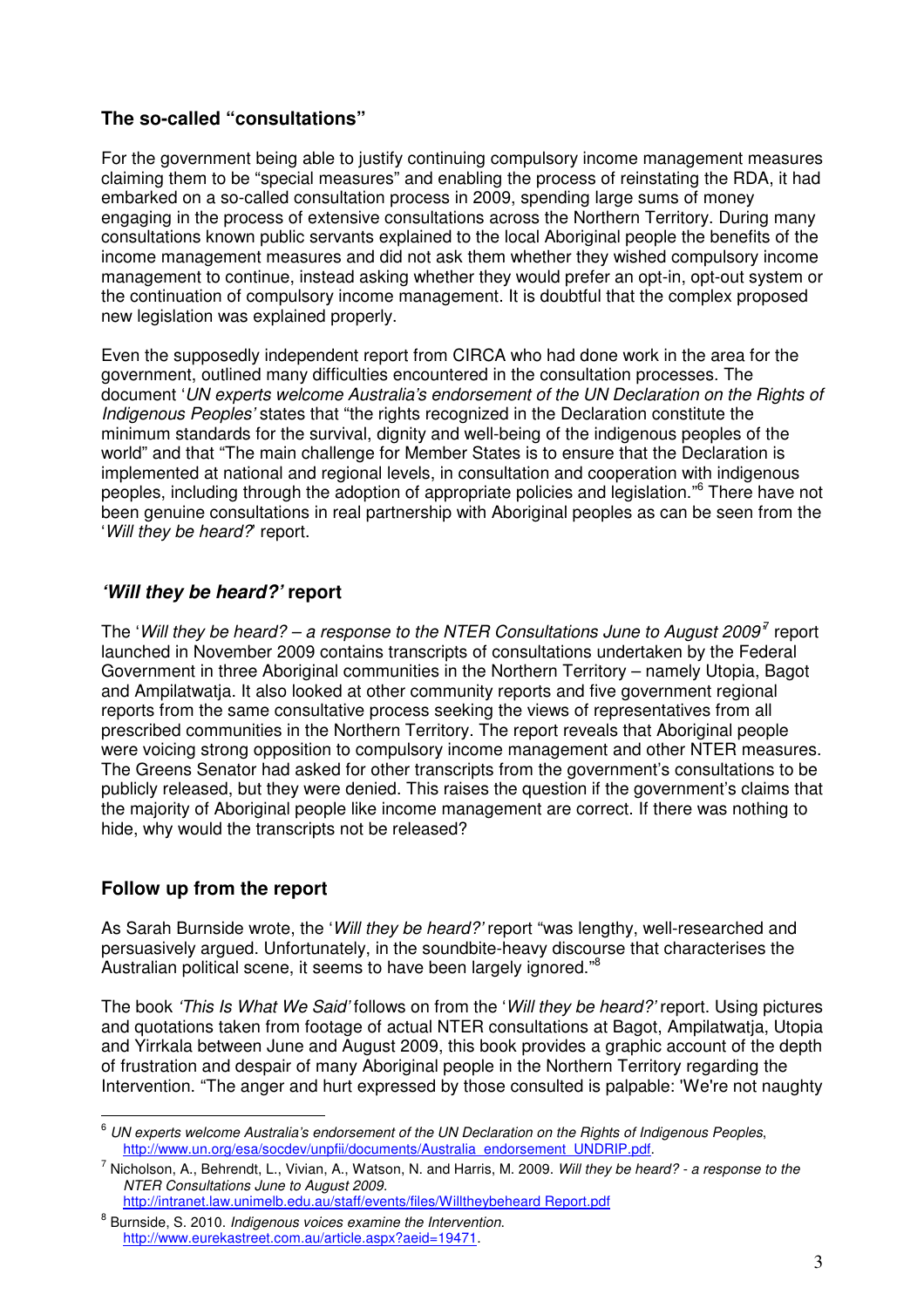children'; 'We are not second-class citizens!'; 'why are we being punished?' The residents of these prescribed communities express shame and distress at being implicitly judged and found wanting by the Federal Government. A man from Bagot states: 'I am a qualified teacher and you are telling me how to run my life, how to look after my wife, how to look after my children, that is what the ... intervention means to me'."<sup>9</sup>

## **'This is what we said'**

This book, a shorter and more accessible collection of statements by community members from Arlparra/Utopia, Ampilatwatja, Bagot and Yirrkala, also contains photographs taken during the 2009 NTER consultations. It starts with an introduction summarizing the history of the NT Intervention. Next is some brief information about the aforementioned four communities, followed by direct quotes from community members taken from the same consultative process. Then quotes are grouped according to several aspects of the NTER legislation, namely Income Management, Alcohol and Pornography Restrictions, and Five Year Leases. Also included are quotes on the Intervention from other well-known Australians and abridged statements from two UN Special Rapporteurs who visited the communities in 2009. The book concludes with a note about the government's intention to continue the NT Intervention with only minor changes.

This important book reveals a desire for locally based solutions, rather than applying a top down approach. A Bagot Community resident suggested: "Surely it would make more sense for somebody to be available here in the community, and to go out to each house and say, look you know, you've gone to bits and you might need help, you know."<sup>10</sup> Another resident remarked that the government "should have come and sat down and set up a program, set up a big plan how of what the problem is ... sit down with us and then we can work it out together..*.*" 11

"Aboriginal people are often spoken and written about; those in remote communities have been the focus of relentless commentary in the past few years. '*This Is What We Said'* provides an opportunity to do some of the talking."<sup>12</sup>

As Professor Anaya points out, the stigmatisation is overt. "These measures overtly discriminate against Aboriginal peoples, infringe their right of self-determination and stigmatize discriminate against received propries, increase their region of the book comment on the already stigmatized communities."<sup>13</sup> Many community members in the book comment on the 'blue signs' at the entrance to the communities which forbid alcohol and pornography. An Ampilatwatja resident stated "You pointing the finger at us! Whitefella they see that sign and they think 'they must be really bad with that pornography' ... Yet you can still go into a newsagent in Tennant Creek, adult bookshops and so on and buy all the materials there, but not here" and "I think you can go to Canberra and you can buy even worse books [pornography, Ed.]…" asking regarding mainstream Australia "Do they have blue signs there as  $\text{well}$ ?"<sup>14</sup>

"Community members express their scepticism as to any progress made since 2007 on the initial rationale of the Intervention — the prevention of child sexual abuse. One Bagot

l.

<sup>9</sup> Burnside, S. 2010. *Indigenous voices examine the Intervention*. http://www.eurekastreet.com.au/article.aspx?aeid=19471.

<sup>10</sup> 'concerned Australians'. 2010. *This Is What We Said: Australian Aboriginal people give their views on the Northern Territory Intervention*. East Melbourne VIC. p 39.

<sup>11</sup> 'concerned Australians'. 2010. *This Is What We Said: Australian Aboriginal people give their views on the Northern Territory Intervention*. East Melbourne VIC. p 18.

<sup>12</sup> Burnside, S. 2010. *Indigenous voices examine the Intervention*. http://www.eurekastreet.com.au/article.aspx?aeid=19471.

<sup>13</sup> UNHCHR. 2009. *Statement of the Special Rapporteur on the situation of human rights and fundamental freedoms of indigenous people, James Anaya, as he concludes his visit to Australia*, 27 August 2009, http://www.unhchr.ch/huricane/huricane.nsf/0/313713727C084992C125761F00443D60?opendocument.

<sup>14</sup> 'concerned Australians'. 2010. *This Is What We Said: Australian Aboriginal people give their views on the Northern Territory Intervention*. East Melbourne VIC. p 45.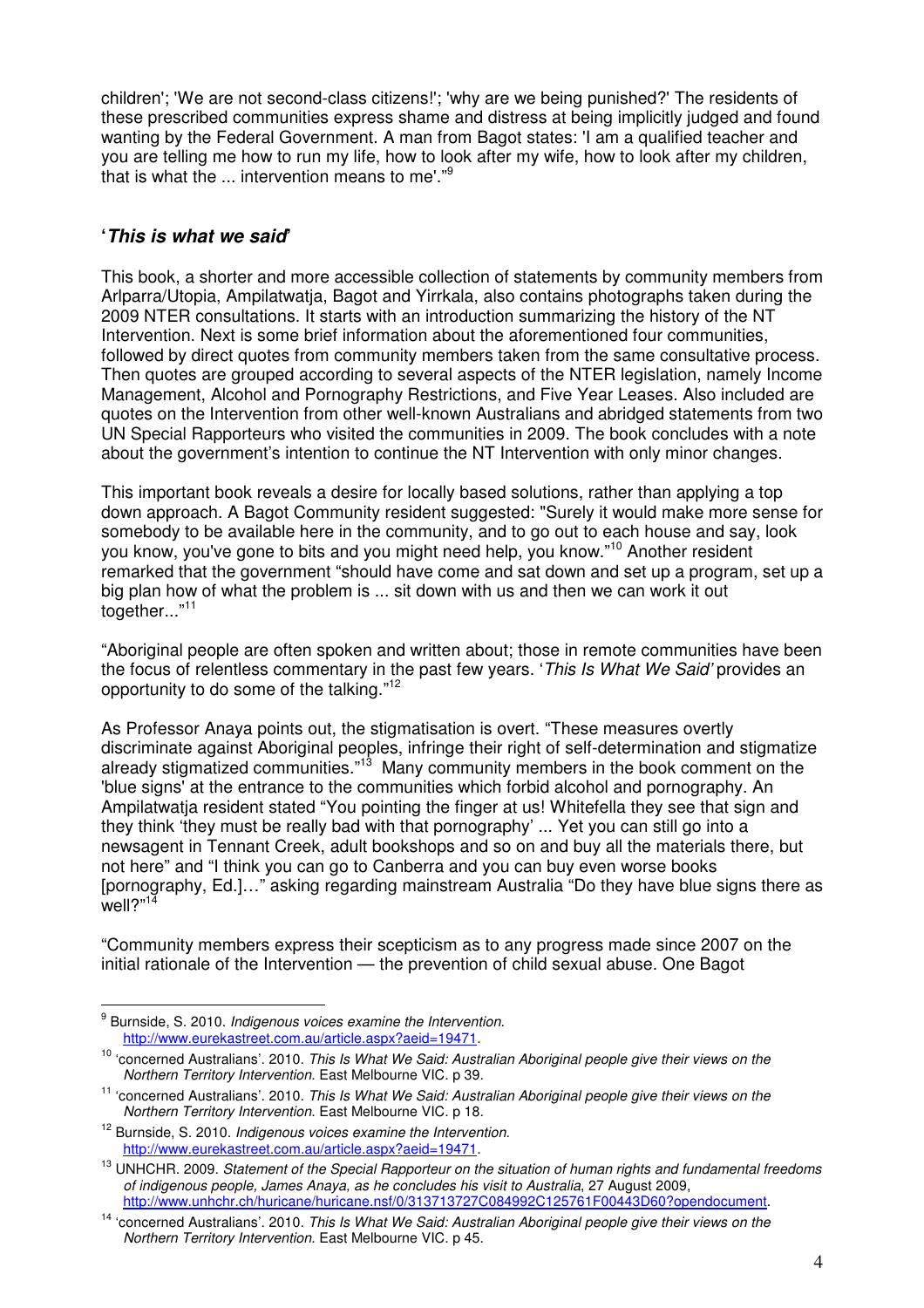community resident noted 'nobody has come back and told us or gave us any results or anything like that'. Another asked 'where are the arrests and evidence of abuse?' A resident of Ampilatwatja is quoted as asking: 'You give us proof, some evidence on how many people have been locked up since the Intervention started'."<sup>15</sup>

The book puts on record some views about the NT Intervention that were expressed by Aboriginal people during the NTER consultations between June and August 2009. The justification to leave the controversial 'special measures' in place on the grounds that Aboriginal people agreed to it during the consultation is difficult to uphold on the strength of comments among which those of the Laynhapuy Homeland Mala Leaders at Yirrkala are particularly striking:

> *"The problems our people face can be addressed through programs and funding targeted on a needs basis alone, under the Closing the Gap policy. We should not be subjected to special measures that separate us out or impose things on us without agreement. Our responses to your questions in this consultation must not be used by the Australian Government to argue for the continuation of the NTER, Intervention or justify what has been done to date.*" 16

It is therefore tragic that legislation, passed in Parliament on 21 June 2010, pays scant attention to the views expressed by many Aboriginal people during this consultations process.

# **Giving Aboriginal people a voice**

Giving voice to Aboriginal people from the Northern Territory is fairly uncommon. *'This Is What We Said'* is essential reading as it is mainly a book of quotes from Aboriginal people giving their own views on the Intervention. Therefore this book provides a wonderful opportunity to receive authentic information about what Aboriginal people really think about the Intervention. "The Intervention has generated a great deal of heat; there has been much debate about who can speak with authority on it. Hopefully the voices of the people quoted in '*This Is What We Said'* are not lost in the din."<sup>17</sup> This beautiful book is so vital as it emphasizes the importance of respecting human rights towards Aboriginal people and makes it very clear just how negatively the NTER measures affect and impact Aboriginal people. One illustration by an Arlparra/Utopia resident "We're the first Australians! And we will not lie down and take orders when we are not committing a crime. What the Northern Territory Intervention is doing, as far as we are concerned, is dividing us from our white brothers and sisters."<sup>18</sup> and another one by a Bagot Community resident: "…look into your own backyards before you condemn us, you know. We are just a people without no name, and, of course, the government is going to still target us, regardless, unless we get our rights back as Aboriginal people of this land, and the First Nation. And, unless we get that back, there is no hope for Aboriginal people, because the government will still condemn us every way they can" as well as: "Well, is it because that we have no status, no name to our …our being Aboriginal, where is the rights for us? Is it because of that? So that they could do what they wanted to do with Aboriginal people only. Is that the reason why they done it?"<sup>19</sup>

 $\overline{a}$ 

<sup>15</sup> Burnside, S. 2010. *Indigenous voices examine the Intervention*. http://www.eurekastreet.com.au/article.aspx?aeid=19471.

<sup>16</sup> 'concerned Australians'. 2010. *This Is What We Said: Australian Aboriginal people give their views on the Northern Territory Intervention*. East Melbourne VIC. p 54.

<sup>17</sup> Burnside, S. 2010. *Indigenous voices examine the Intervention*. http://www.eurekastreet.com.au/article.aspx?aeid=19471.

<sup>18</sup> 'concerned Australians'. 2010. *This Is What We Said: Australian Aboriginal people give their views on the Northern Territory Intervention*. East Melbourne VIC. p 27.

<sup>19</sup> 'concerned Australians'. 2010. *This Is What We Said: Australian Aboriginal people give their views on the Northern Territory Intervention*. East Melbourne VIC. p 18.